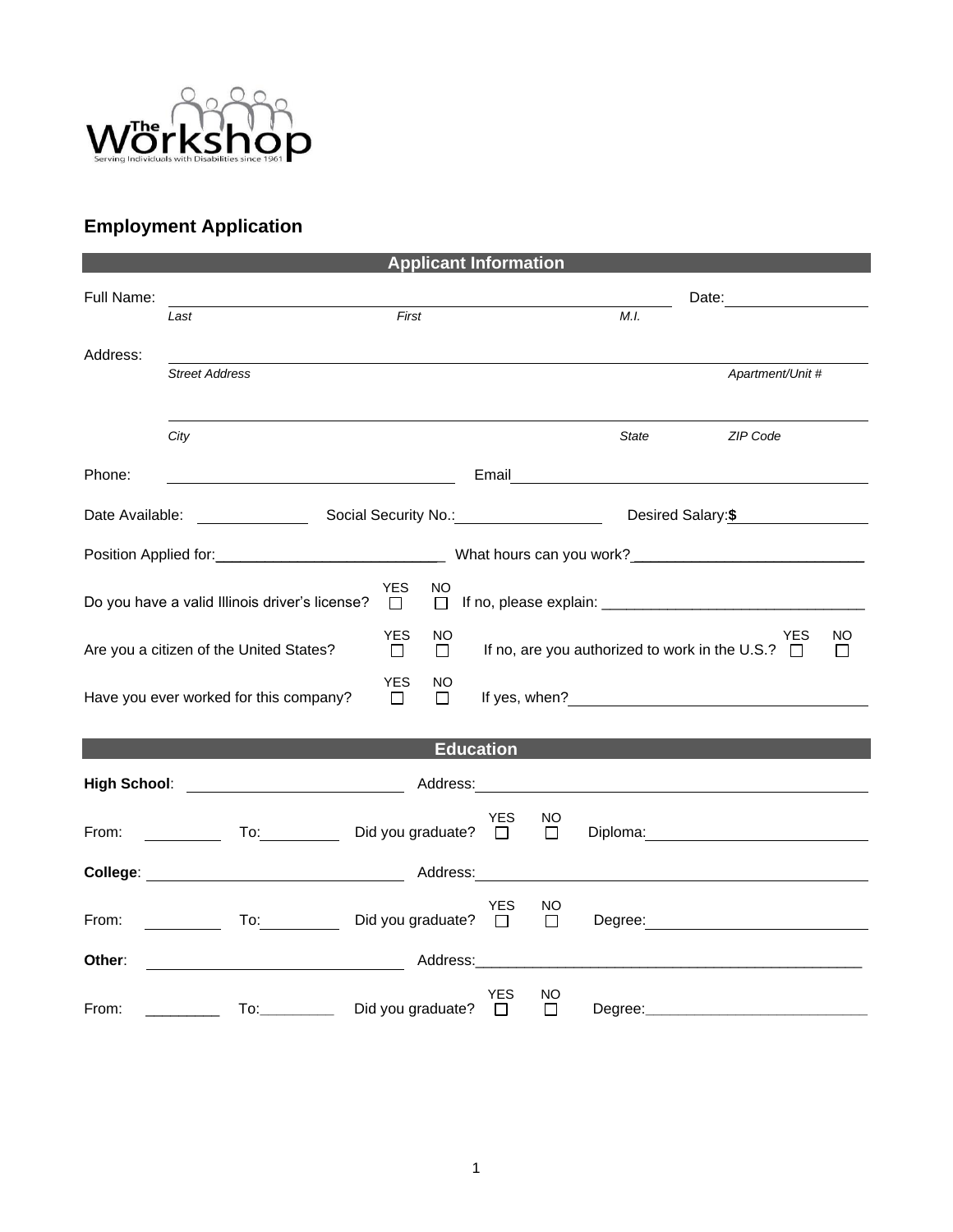## **References**

| Please list three personal references that have known you for at least one year:                                                   |                                                                                                                 |  |
|------------------------------------------------------------------------------------------------------------------------------------|-----------------------------------------------------------------------------------------------------------------|--|
| Full Name:<br><u> 1980 - Johann John Stone, markin fan it ferstjer fan it ferstjer fan it ferstjer fan it ferstjer fan it fers</u> |                                                                                                                 |  |
|                                                                                                                                    |                                                                                                                 |  |
| Address:<br>and the control of the control of the control of the control of the control of the control of the control of the       |                                                                                                                 |  |
| Full Name:<br><u> 1989 - Johann Stoff, amerikansk politiker (d. 1989)</u>                                                          | Relationship: 2000                                                                                              |  |
|                                                                                                                                    |                                                                                                                 |  |
| Address:                                                                                                                           |                                                                                                                 |  |
|                                                                                                                                    |                                                                                                                 |  |
|                                                                                                                                    |                                                                                                                 |  |
| Address:<br><u> 1989 - Johann Stoff, deutscher Stoffen und der Stoffen und der Stoffen und der Stoffen und der Stoffen und der</u> |                                                                                                                 |  |
|                                                                                                                                    | <b>Previous Employment</b>                                                                                      |  |
| Company:<br><u> 1989 - Johann Barn, mars ann an t-Amhainn an t-Amhainn an t-Amhainn an t-Amhainn an t-Amhainn an t-Amhainn an</u>  |                                                                                                                 |  |
| Address:<br><u> 1989 - Johann Barn, mars ann an t-Amhain ann an t-Amhain an t-Amhain an t-Amhain an t-Amhain an t-Amhain an t-</u> | Supervisor: 2000                                                                                                |  |
| Job Title:                                                                                                                         |                                                                                                                 |  |
|                                                                                                                                    |                                                                                                                 |  |
| From:<br>$\overline{\phantom{a}}$                                                                                                  | Reason for Leaving:<br><u> Reason</u> for Leaving:                                                              |  |
| May we contact your previous supervisor for a reference?                                                                           | <b>YES</b><br>NO<br>П<br>П                                                                                      |  |
|                                                                                                                                    |                                                                                                                 |  |
| Company:<br><u> 1980 - Johann Barn, mars ann an t-Amhain Aonaich an t-Aonaich an t-Aonaich an t-Aonaich an t-Aonaich an t-Aon</u>  |                                                                                                                 |  |
| Address:                                                                                                                           | Supervisor: Victor Control of The Control of The Control of The Control of The Control of The Control of The Co |  |
| Job Title:                                                                                                                         |                                                                                                                 |  |
| Responsibilities:                                                                                                                  |                                                                                                                 |  |
| From:                                                                                                                              | Reason for Leaving:<br><u> Reason</u> for Leaving:                                                              |  |
| May we contact your previous supervisor for a reference?                                                                           | <b>YES</b><br><b>NO</b><br>$\Box$<br>П                                                                          |  |
|                                                                                                                                    |                                                                                                                 |  |